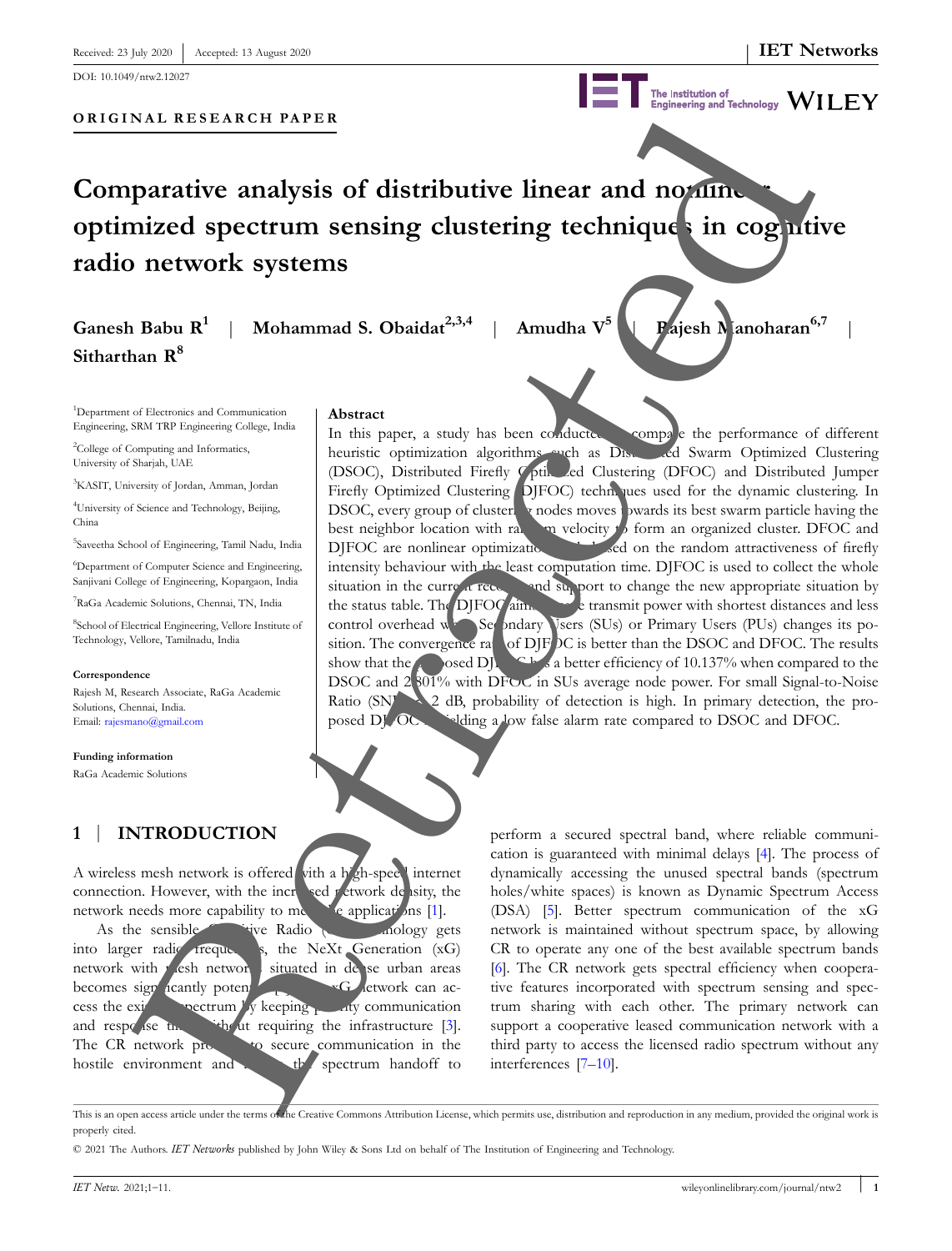There are various clustering techniques already studied in other works such as Groupwise Constrained Agglomerative Clustering, k-neighborhood clustering, k-means clustering and Distributed Spectrum Aware Clustering (DSAC) [11, 12]. Finetuning of clustering is made by particle swarm optimization (PSO), Firefly Algorithm (FA) and jumper firefly algorithm (JFA). In [13], the authors discussed the best energy-efficient protocol on low Energy Adaptive Clustering Hierarchy (LEACH) to diminish energy consumption and it can develop the lifetime of Wireless Sensor Networks (WSN). Clustering procedures can be used to communicate with the cluster head and base station. In the event that the sink station is away from the Cluster Head (CH), energy consumption will be raised and it can diminish the lifetime of WSN. To overcome these, the PSO strategy is realized with this protocol to achieve the most astounding lifetime of WSN. PSO is used to augment the adaptable and energy efficiency. It is definitely not difficult to complete and the change estimation rate is to a great degree rapidly. PSO technique is used to improve the lifetime performance of the network. By using optimization technique, we first create clusters and cluster head selection based on energy. After this whole process data transfer begins for this node on the shortest path. Authors in [14] showed that the clustering using the firefly technique can be categorized into two types: hierarchical and partitioned clustering. It has two methods: (i) the agglomerative method consists of two or smaller clusters merged into a large cluster (ii) the divisive method divides a larger cluster into two or smaller clusters. The partitional clustering tries to divide a set of disjoint clusters from the dat set without forming a hierarchical structure. The protot pebased partitional clustering creates cluster centers and further, it is used to classify the data set.

In [15], the authors discussed JFA at the base station instead of FA. Among the population in every living creature, there is diversity in quality and fitness. In general low quality, members are not able to reach high-quality achievements. Each population quality is estimated with respective members qualifies the probability situation to obtain he eligibility. In order to avoid that problem, the author developed JFA to improve appropriate solutions by making the changes to eligible situations and find the optimal solution by the status table. From the status table, it is observed that all  $\mathbf{r}$  current situation records help to change the new stable situation by the jumping process. This process executes search agents (fireflies) to jump the option to n ke the decision process. In the status table, each and every firefly location is tuated in a particular search space at the i<sup>th</sup> stag location is the situated in a particular search space at the i<sup>th</sup> stage, and fits ess maintains solution quality a the item tage by the fireflies. Every firefly's worst solution is attained  $\bar{y}$  each firefly a searching phases. After the search process, the cost of  $\frac{1}{2}$  and  $\frac{1}{2}$  fly qualification is investigate  $\sum_{n=1}^{\infty}$  am the status table. The above various optimized clustering  $\pi$  is solved in the present work.

In this paper, a new optimization algorithm has been proposed that will increase the lifetime of cognitive radio sensor networks by forming energy-efficient clusters. This work mainly focuses on cooperative sensing anong all secondary users. The objective of the paper is to acquire accurate sensing information

with shortening sensing time, maximize the system reliability, reduce the number of false alarms, and increase the detection rate. The study presented in this paper analyzes Distributed Swarm Optimized Clustering, distributed firefly optimized clustering, and distributed jumper firefly optimized clustering. The first method of  $\Gamma$  ibuted Swarm Optimized Clustering (DSOC) proposed  $\epsilon$  ery group of clustering nodes moves randomly towards its best sware particle having the least neighborhood distance [9]. Lach particles best position and velocity are evaluated according to the objective function until an optimum global best positic is reached. The convergence rate of DSOC is similar to the general gorithm  $(G.A)$ . DSOC has the drawback of slow convergence in the fact and weak local searchability. The second proposed method of Distributed Firefly Optimized Clustering (DFOC) has been studied. The DFOC is best known for the grouping of nodes  $[10]$ . All the cognitive nodes move to wards the brighter firefly with random velocity to form an organization time. In D<sup>r</sup> OC, fireflies at critical positions disappear while doing the clustering without using a status table and it cannot memori $\angle$  any history of the past positions. To overcome this problem, a third proposed method Distributed Jumper Firefly Optim<sup>1</sup> Clustering (DJFOC) technique is presented. DFOC and DJFOC are nonlinear optimization tools based on the random attractiveness of firefly intensity behavior. DJFOC is use to collect the whole situation in the current records and  $\sup$  to change the new appropriate situation by the status table. The work shows how to employ a Firefly algorithm to pplement Dynamic Spectrum Access (DSA) using energyt cooperative distributive algorithms. The DJFOC is efficiently improving the dynamic spectrum access for both Primary Users (PUs) and Secondary Users (SUs) than DFOC. The convergence rate of DJFOC is better than the DSOC and  $\overline{OC}$ . The DJFOC is having an optimal number of cluster communication and a high probability of detection. The proposed DJFOC compared its performance with DSOC and DFOC. The performance analysis of different optimization algorithm for clustering in terms of convergence time, average node power for different cluster numbers, PUs node power, SUs node power, probability of false alarm, probability of detection and probability of missed detection. of deterministics and the most include the most include the most include the most include the most include the most include the most include the most include the most include the most include the most include the most inc

#### **2** | **PROPOSED CLUSTERING MODEL FOR DYNAMIC CHANNEL ALLOCATION IN COGNITIVE RADIO NETWORKS**

The DSOC technique enables energy-efficient optimal clustering based on the number of cognitive nodes maintaining a fixed value of inertia weight W, cognitive factor C1 and social factor C2 can't be changed within a particular time. A small inertia weight (W) enables a local search. Whereas a large inertia weight enables a global search. DSOC provides a simple linear mechanism and the best of master particles use the objective function until an optimum global best position is PSO is the fact that it has no proper communication between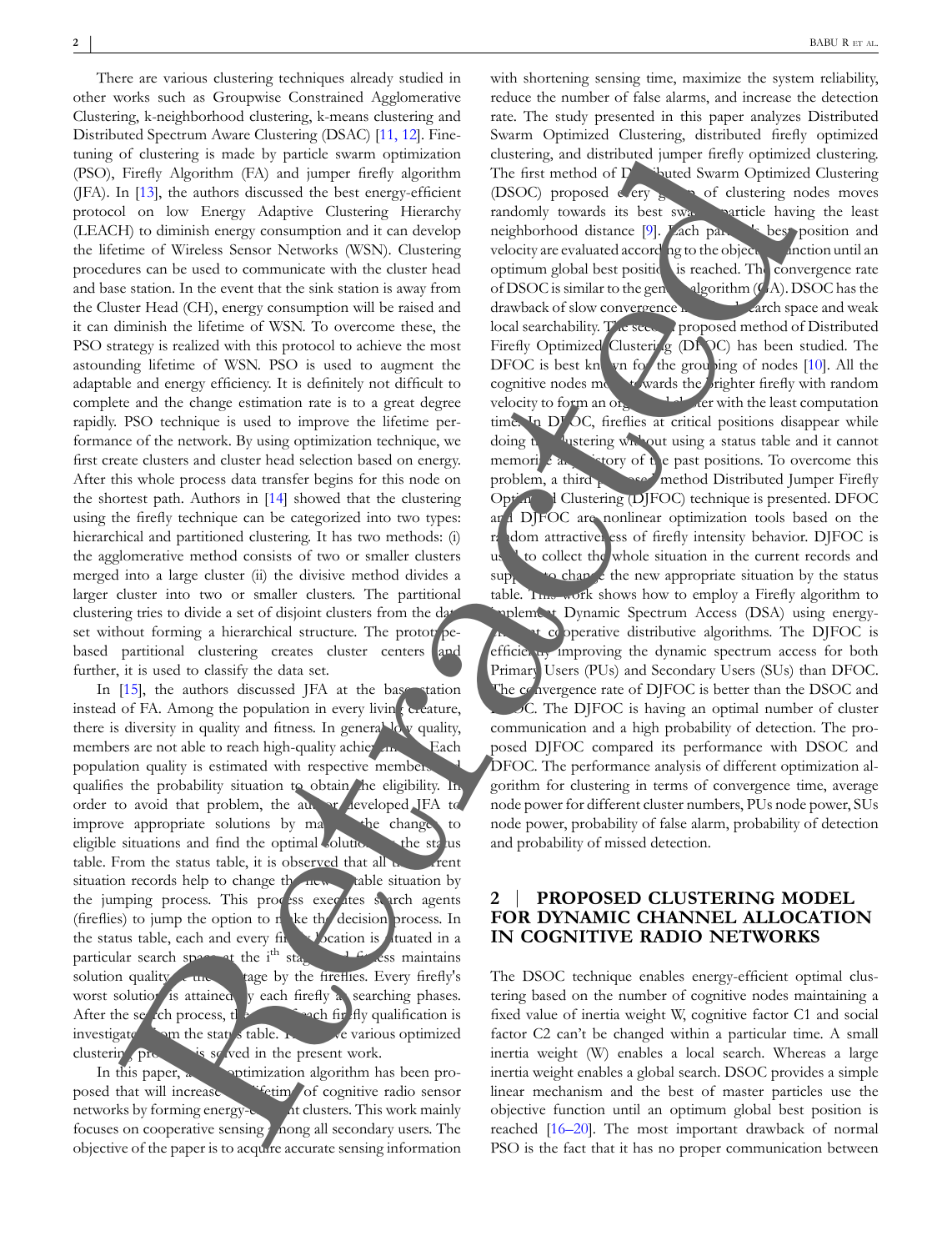particles for merging. The study considers the size of 5 best swarm particles at different position namely X1, X2, X3, X4 and X5 to form an organized cluster by following twodimensional search space. There are 100 normal particles which can be moved towards their best swarm particle having the best neighbor location with random velocity to form an organized cluster in the least computation time. An individual particle moves to its nearest best master particle. The movement of a particle is in small/large distance depends on the best particles. Initially evaluate the best fitness function of each particle group which is directly proportional to best of master particles such as Pbest1, Pbest2, Pbest3, Pbest4 and Pbest5. Now, it compares the best neighbor location of all the master particles. For example, if (Pbest3 < Pbest2) then master particle 3 group will merge with master particle 2 after communicating with master particle 2. Similarly, the iteration is carried over to select the global best (Gbest) among the master particles. The global best master particle has been selected and is sent to the data to the sink. Then it updates the position and velocity of master particles from the distance of each particle with other particles for every iteration [21–25].

Similarly, the DFOC technique enables energy-efficient optimal clustering based on the number of cognitive nodes, with attractiveness factor β, and absorption coefficient γ. All the design parameters maintain a fixed value and can't be changed within a particular time. DFOC provides a highly nonlinear attraction mechanism and light intensity of master fireflies using the objective function. In the search space, the whole fireflies are automatically subdivided into sub-swarms of fireflies and considers a size of 5 master fireflies at different position nariely  $X1, X2, X3, X4$  and  $X5$  to form an organized cluster by following two-dimensional search space. There are 100 normal firements that can be moved towards their brighter firefly having the highest attractiveness with random velocity to form an organized cluster in the least computation time. Individual fire <sup>q</sup>u moves to their nearest brighter master firefly. The movement of firefly is small/large distance depends on the brightness of the [26–31]. Initially, we evaluate the best fitness function of each firefly group which is directly proportic. It the light intensity of master fireflies such as I1, I2, I3, I4 and Islam, we compare the intensity of all the master fireflies. For example,  $\mathbf{F}$  (I2 < I1) then master firefly 2 group will merge with master fine  $\delta$  after communicating with master firefly 1. Like at the iteration is carried out to select global best ( $G$  best) among the master fireflies. Further, it updates the position and light intensity of master fireflies from the distance, the attractive less of each firefly with other fireflies for every iteration. Similarly, the most important drawback of normal FA is there is no proper communication between fireflies for merging. The main advantage of the DFOC algorithm it provides at  $t\mathbf{I}$  each it ration, is that the clustering the cluster of every firefly knows the position and clustering of all **firefles**. DSOC has slow convergence in refined search space, and weak local search ability than DFOC. The main  $\alpha$  or  $\alpha$  of DSOC and DFOC is that it can't memorize any history ac-

To overcome this problem, we devise our DJFOC technique; see Figure 1. In the analysis, it consists of a size 5 master fireflies



at different positions namely X1, X2, X3, X4, and X5 to form an organized cluster by following status table records in the twodimensional search space. 100 normal fireflies can be moved to vards their brighter firefly with the least computation time.  $T_{\rm e}$  e movement of a firefly is small/large distance depends on the brightness of the firefly. Initially, we evaluate the best fitness function of each *firefly group*, which is directly proportional to the light meansity of master fireflies such as I1, I2, I3, I4, and I5. est, we compare the intensity of all the master fireflies. For le, if  $(12 < 11)$ , then master firefly 2 group will merge with master methy 1 after communicating with master firefly 1. Similarl<sub>,</sub> the iteration is carried over to select a global best (Gbest) among the master fireflies. Some of the master fireflies not come for merging. For example, if the master firefly  $(14)$ is not initiated from the size of 5 master fireflies, then it will obtain the information from the status table. From the status table, it is observed that all the current situation records are read and it helps to change the new suitable situation by jumping towards the highest brightness master firefly for example I1. The new suitable situation performs firefly's re-initialization and rearranging in a new position and then updates the status table, which is known as Jumper Firefly (JFF). We update the position and light intensity of master fireflies from the distance, the attractiveness of each firefly with other fireflies for every iteration. The master and jumper fireflies since the commonly available channels and assign those channels to all its cluster members. They also communicate with the selected global best master firefly through the free channel. If PUs are not occupied by commonly available channels in the clusters, then master fireflies should provide access to the SUs that belong to the same cluster. The primary and secondary users who reside in different channels are represented by corresponding colors. To overcome the multimodal optimization problems, different clustering of master and jumper firefly groups are communicating to select a global best master firefly. The global best master firefly to send the data to the sink and then update the information to the status table. The most important drawback of normal JFA is that there an be noted to be a structure of the structure of the structure of Cooperative DIFOCLUS CLUSTER CLUSTER CLUSTER CLUSTER CLUSTER CLUSTER CLUSTER CLUSTER CLUSTER CLUSTER CLUSTER CLUSTER CLUSTER CLUSTER CLUSTER CLUSTER CLUSTE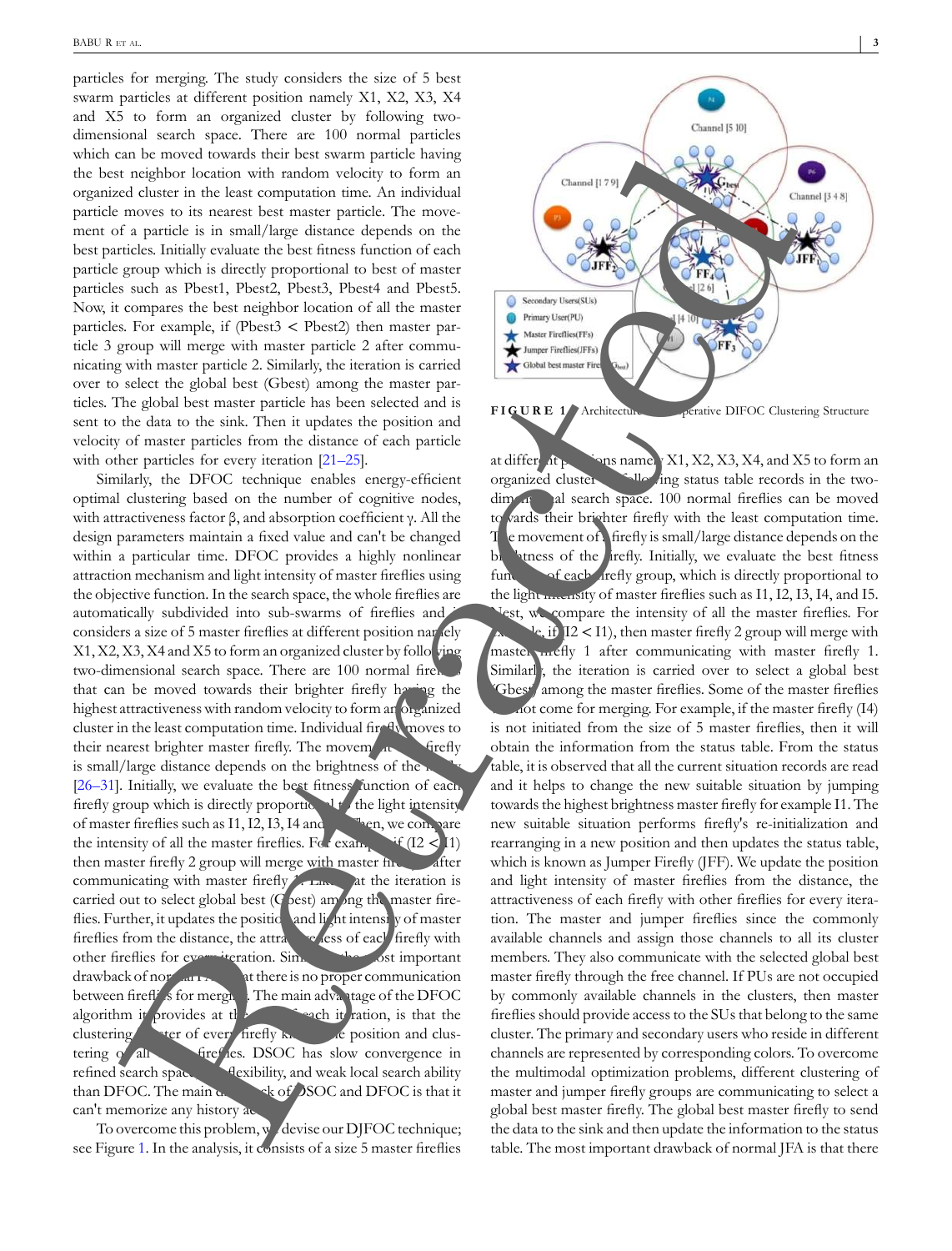is no proper communication between fireflies for merging. The main advantage of DJFOC algorithm is that at end of each iteration, the clustering of every firefly knows the position and clustering of all other fireflies. This behavior is the cognition property of the DJFOC algorithm. DJFOC has increased the speed of convergence by grouping the fireflies among multiusers. Further, it can deal with multi-modal optimization problems very efficiently than other optimization techniques.

## **3** | **FUNCTION OF PROPOSED DJFOC ALGORITHM**

Figure 2 shows the flowchart of the DJFOC. The distributed sensor network in the study consists of *'N'* number of user nodes and *'K'* is the predetermined number of clusters. The function of DJFOC is as described briefly below.

- i. Generate the initial population of fireflies in the solution space. Set *'S'* elements to comprise *'K'* arbitrarily chosen Cluster Heads (CHs) among all the suitable cluster head candidates.
- ii. Estimate the cost function of each user node: For each user node point,  $n_i$ ,  $i = 1, 2,...,N$ . Estimate the distance d(n<sub>i</sub>, CH<sub>p,k</sub>) between each user node and all CHs point position. The optimal number of clusters can be found by the following equation [12],

$$
K = \left[\frac{\text{N}}{\text{d}_{\text{max}}\sqrt{3\varrho}} + 0.5\right]
$$
 (1)

where N is the total number of nodes,  $\rho$  is the number of CRSN nodes per unit area and  $d_{\text{max}}$  is the maximum transmis $\mu$  range of CRSN nodes. Allocate each user node point *n<sup>i</sup>* to CH where:  $d(n_i, \text{CH}_{p,k}) = \min\{d(n_i, \text{CH}_{p,k})\}$  for k = 1.1.1.1.

iii. Find the best CH for transmission using the fitness fun tion of  $f_1$  and  $f_2$ . All the clustering set of rules will be ensured at Base Station (BS) by the centralized algorithm [16]. The BS runs fitness function to  $f_{\text{lin}}$  the best CHs and minimizes the cost function.

cos*t* ¼ *f* <sup>1</sup> � *β* þ *f* <sup>2</sup> � ð Þ ð 1 − *β* 2Þ *f* <sup>1</sup> <sup>¼</sup> max*<sup>k</sup>*¼1*,*2*,,K* <sup>X</sup> 8*ni*2*Cp,k d n<sup>i</sup> , CHp,k* �� *Cp,k* � � � � � � <sup>ð</sup>3<sup>Þ</sup> *f* <sup>2</sup> ¼ P*<sup>N</sup> <sup>i</sup>*¼<sup>1</sup> *<sup>E</sup>*ð*ni*<sup>Þ</sup> P*<sup>K</sup> <sup>k</sup>*¼<sup>1</sup> *<sup>E</sup> CH<sup>p</sup>;<sup>k</sup>* � <sup>ð</sup>4<sup>Þ</sup> m Retracted

where  $\beta$  is the user-defined constant. Let  $\beta = 0.5, f_1$  is the maximum average of distance ween the user nodes with associated Cluster Heads (CHs) and  $|C_{p,k}|$  is the cluster particle  $p$  (i.e. the node). Function  $f_2$  is average node energy.

- iv. In each cluster, we check the fitness function of each user node and identify the light intensity associated with fireflies. All the remaining nodes move towards the brighter firefly with random velocity to form an organized cluster.
- v. Improve the appropriate solutions by making the changes to eligible situation and find the optimal solution by status table. From the status the observe all the current situation records which help to change the new suitable situation by the jumping process.  $\bullet$  firefly is in hazard state then it wants to manage jump  $o_p$  to start a new updating and rearranges the new situation to obtain the status table, which is  $c_4$  Jumper Firefly (JFF).
- vi. Update the position and  $\frac{1}{\sqrt{2}}$  if  $\frac{1}{\sqrt{2}}$  of fireflies from the distance,  $a$  attractiveness of each firefly with other fireflies for n<sub>ext</sub> iteration.
- vii. Go to step ii. and repeat until reached maximum number of swarm iterations for optimization.
- viii. The chosen master and jumper fireflies sense the available **Lannel in its range. Thus, we select the channel with high** channel quality with the condition that the selected  $ch<sub>i</sub>$  and  $ch<sub>i</sub>$  and  $ch<sub>i</sub>$  and  $ch<sub>i</sub>$  and  $ch<sub>i</sub>$  and  $ch<sub>i</sub>$  and  $ch<sub>i</sub>$  and  $ch<sub>i</sub>$  and  $ch<sub>i</sub>$  and  $ch<sub>i</sub>$  and  $ch<sub>i</sub>$  and  $ch<sub>i</sub>$  and  $ch<sub>i</sub>$  and  $ch<sub>i</sub>$  and  $ch<sub>i</sub>$  and  $ch<sub>i</sub>$  a
- ix. The global  $\mathbf{b}$  is first first from the cluster bers through the local common available channel. The global best firefly transmits the collected information to the base station.

## **3.1** | **Analytical study of firefly attractiveness, nce and movement position**

The fire fly flash primary purpose is referred to in  $[17]$  acts as a ignal ystem for attracting other fireflies. The light intensity is isely proportional to the squared distance and directly proportional to the source intensity brightness; see below.

$$
I(r) = \frac{I_0}{r^2} \tag{5}
$$

where  $I(r)$  is the light intensity at distance r and  $I_0$  is the source intensity. Light intensity medium is calculated as follows:

$$
I(r) = I_0 \exp(-\gamma r^2)
$$
 (6)

where  $\gamma$  is the medium absorption coefficient. To avoid singularity condition at  $r = 0$  Gaussian approximation is evaluated as follows:

$$
I(r) = I_0 \exp(-\gamma r^2) = \frac{I_0}{1 + \gamma r^2}
$$
 (7)

The firefly attractiveness factor  $\beta$  is directly proportional to light intensity visited by the adjoining fireflies.

$$
\beta = \beta_0 \exp(-\gamma r^m) \tag{8}
$$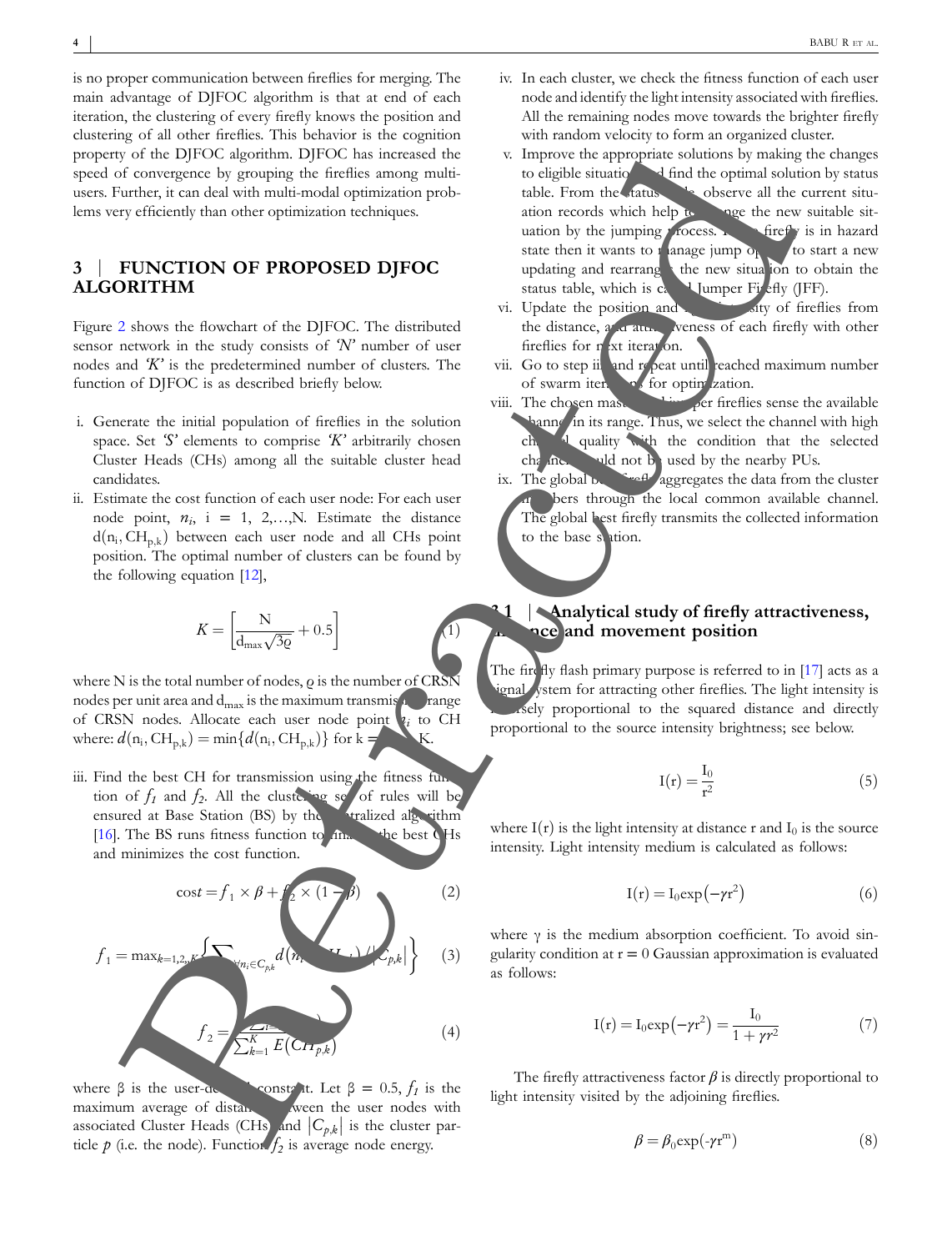

where  $\beta_0$  is the attractiveness at  $r = 0$ . The  $r_{i,j}$  the trance between any two fireflies  $(i \text{ and } j)$  placed at  $x_i$  and  $x_j$  is give.

$$
r_{i,j}=\sqrt{\sum_{k=1}^d\left(x_{i,k}-x_{j,k}\right)^2}\qquad \qquad (9)
$$

where  $x_{i,k}$  is the coordinates of k<sub>th</sub> component firefly i,  $x_{i,k}$  is the coordinates of kth component firefly j and  $\ell$  is the dimensions index number. A firefly ith firefly movement towards more brighter  $j<sup>th</sup>$  given by,

$$
= x_i + \beta_0 e^{-\gamma t_i^2} (x_i - x_i)
$$
 (10)

The term  $x_i$  i is the first current position,  $\beta_0 e^{-\gamma r_{i,j}^2}(\mathbf{x}_j - \mathbf{x}_i)$  is equivalent to the brighter attraction, *α*is the randomization parameter and rand $($ ) is the random numbers distributed uniformly in the interval  $[0,1]$ . After that Fireflies are ranked and obtain the current best cost function.

**Algorithm The pseudo code for DJFOC Algorithm is described below:**

```
Input:
f(x)-no.of fireflies
p=f(x)g=0.9
\alpha=0.2Output:
Global best firefly
Step 1: Random node creation
      Foreach \{n_i\} \{node(\$i)\}\{
       d=d(n_i, CH_{p,k})Assign node n_i to cluster head CH_{p,k}where:
      d(n_i, CH_{p,k}) = min_{\forall k=1,2..k} \{d(ni, CH_p, k)\}}
Step 2: Channel selections
    foreach {ch} {CHL}
     {
         cluster($cl_no) [list]
```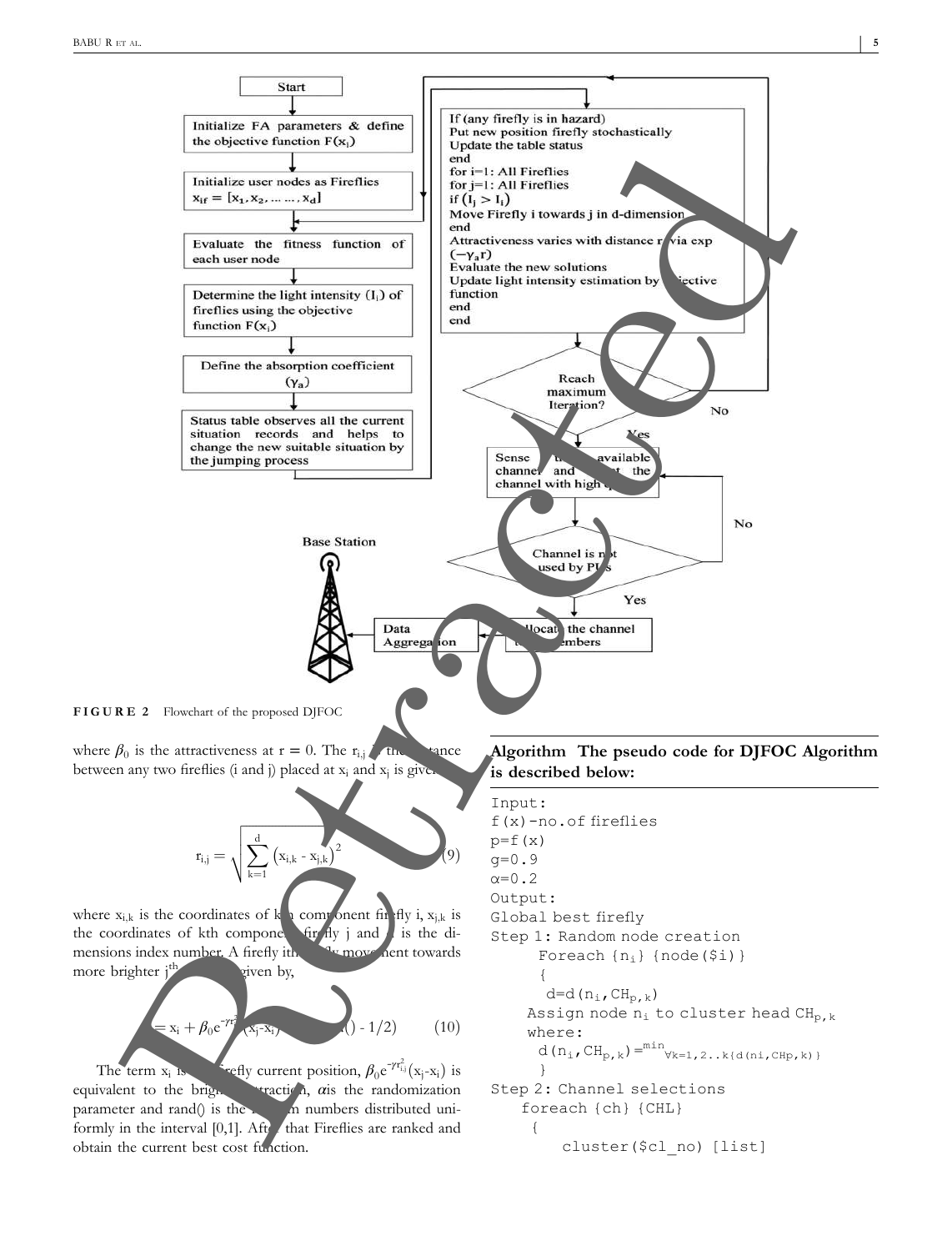```
foreach {cm} {Clustermember($ch)}
       {
                     cluster($cl_no) $cm
       msgdisply("Cluster Head selection")
        }
Step 3: To find the best cluster head
selection cost function
  f_1 = \frac{\max k=1,2,\ldots,K\{\sum_{\forall n i \in CP, k} d(n_i, CH_{p,k})/C_{p,k}\}}f_2 = \text{sum}_{\{i=1,2,\ldots,N\}} E(n_i) / \text{sum}_{\{i=1,2,\ldots,K\}} E(CH_{p,k})fitness = f1* \beta+f2*(1-\beta)Step 4: Firefly attractiveness with objective
function
         β (r)=β0exp(-ϒr
m
)
Step 5: Status table updation
while {$I!=$p($i)} {
  if(f(x)=hazard(true)){
   pos = $x_pos*$x_pos+$y_pos*$y_pos
   d = sqrt(\$pos)msgdisplay(" update status table" + $now list
($i))
}
for {set i 1} {$i<=$p} {incr i}
   {
   for {set j 1} {$j<=$p} {incr j}
     {
     if {{f x (math>5i) } < {{f x (math>5j) } }
      {
      β (r) //attractiveness
      d_{i,j}=distance(x^{i}, x^{j})
      I\4 = (\$p) / 1 + \$q * pow(\$d) 2
      fx_i = $fixi+$b* ($fx ($j) - $fx ($i) + $q(rand(0,1)-0.5)msgdisply("update status table
        }
       }
      }
Step 6: Maximum Iterations
    Iter=$iter+1
    while ($iter > $MAX )
    {
    $n($i) incr
    }
Step 7: Reclustering pro
 If(firefly($i)=true)
  {
 f(S_i) - >$g
  }else if sgbffly=rue)
  {
 $gbffly->BS
  }
 Else
  {
 Update the re-clute process
 Repeated Steps 4, 5,
}
       31 is the text can be considered to the set of \mathcal{L} is the constant of the set of \mathcal{L} is the constant of \mathcal{L} is the constant of \mathcal{L} is the constant of \mathcal{L} is the constant of \mathcal{L} is the constan
```
**6**

#### **4** | **RESULTS AND DISCUSSION**

In order to evaluate the performance of the proposed DJFOC, an NS2 simulation study is carried out for CR networks. The parameters used in the simulation study are listed in Table 1. Figure 3 shows the number of PU's and SU's that dynamically accessible channels with 'K' optimal number of clustered structures connectivity. In Figure 3, 10 primary user nodes, 90 secondary user nodes and 1 common receiver (sink) node  $\ell$  re considered. A user node is randomly placed in a 10  $\alpha \times 1000$  meter field and 10<br>common available channels arked by plaroon, hot pink, arked by maroon, hot pink, cyan, yellow, yellow-green, de green and blue colored section. The notation for channel occupied by SUs are  $C_0$ ,  $C_1$ ,  $C_9$  and PUs are  $0,1,...,9$ in the NS2(Ver. 2.34) simulation environment. Each PU chooses any one  $\mathbf{t}$  the common 10 channels and fortification range is 200 m; here the remaining CRSN neighbors cannot access occupied channel. The analysis is carried over the time  $\sim$  simulation of 131.0 s and with constant packet size of  $\sqrt{2}$ . The PU activity checking interval is 0.2 s, sensing duration  $\frac{1}{2}$  is considered to be within 5.6 s, and the initial energy of each node is 50 J. The SNR of se sed channel can be varied from 0 to 30 dB. The transmit and receive powers are 0.75 and 0.375W, respectively. The nodes are having sensing power of 0.25 W.

4 shows the performance comparison among DSOC,  $DFOC$  and DJFOC for CRSN Size Vs Average onverge Time. Cognitive Radio Sensor Network (CRSN) combination of PUs and SUs. The CRSN size is a major constraint while simulating in NS2. It affects the converging time, node power and interferences. Hence main bjective of this work is to reduce the crucial factors by  $t_{\text{on}}$  only by the global ' $G_{\text{best}}$ ' node. As the CRSN size increases, average converge time increases linearly. In the DSOC, the average converge time is 4.533 s for the CRSN size of 20 and similarly, in the method of DFOC, the average converge time is at 2.720 s. In the proposed method of DJFOC, the average converge time is 1.943 s, which is 2.590 s less than the DSOC method and 0.777 s less than the DFOC at 20 CRSN sizes. If the proposed DJFOC is having less converge time compared to DSOC and DFOC at 280 CRSN sizes, the converging time of DJFOC is better by 50.133 s with DSOC and 15.040 s with DFOC. In this work maximum CRSN size of 280 is considered.

Figure 5 shows the analysis between cluster number and the average node power that was plotted. The graph shows power observed for different cluster number from 2 to 28. Average node power for CRSN is defined as the ratio of the sum of the total energy of PUs and SUs to the total number of nodes in clusters; often expressed in watt (W).

Average Node Power for CRSN is given as,

$$
=\frac{\sum_{i=1}^{N}PU_i(\text{Energy}) + \sum_{i=1}^{N}SU_i(\text{Energy})}{\text{Total number of nodes in clusters}}\tag{11}
$$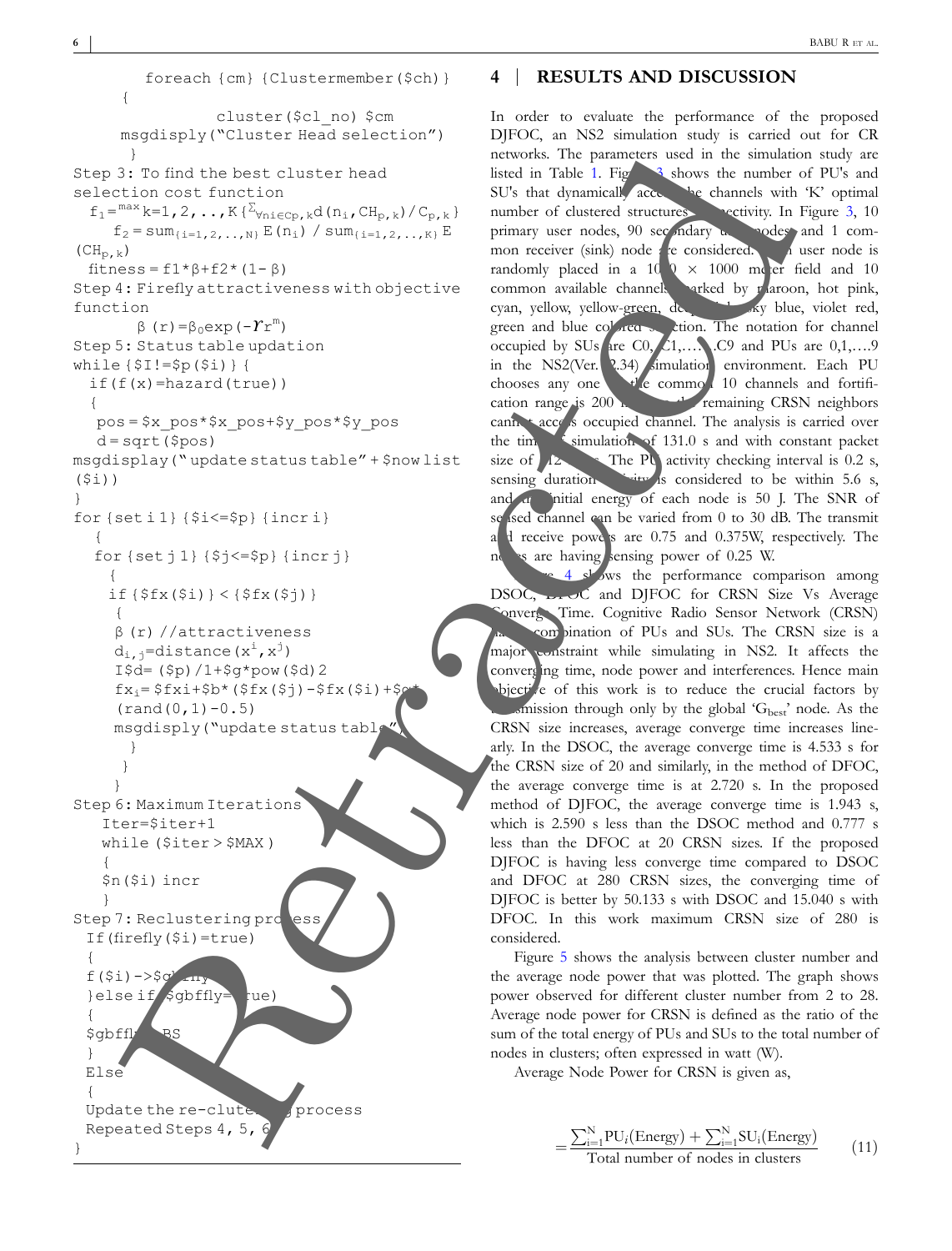**TABLE 1** Simulation parameters of optimized clustering techniques

| Parameter Name                                                                                                                                                    | Specification                                                                                                                   |                                                                                                                                 |
|-------------------------------------------------------------------------------------------------------------------------------------------------------------------|---------------------------------------------------------------------------------------------------------------------------------|---------------------------------------------------------------------------------------------------------------------------------|
| Channel type                                                                                                                                                      | Wireless channel                                                                                                                | $=\frac{\sum_{i=1}^{N}PU_i(\text{Energy})}{\text{Total number of PUs}}$<br>(12)                                                 |
| MAC layer                                                                                                                                                         | 802.11                                                                                                                          |                                                                                                                                 |
| Network interface type                                                                                                                                            | Phy/Wireless Phy                                                                                                                |                                                                                                                                 |
| Interface queue type                                                                                                                                              | Queue/Drop Tail/Pri Queue                                                                                                       | As the number of PU <sub>s</sub> reases, average node power in<br>creases linearly. If more PUs are videred in the transmission |
| Radio propagation model                                                                                                                                           | Two-Ray Ground                                                                                                                  | range, then the clustering process wind when the prore spectrum                                                                 |
| Antenna model                                                                                                                                                     | Omni Antenna                                                                                                                    | resource opportunistically. Thus, clustering<br>affect energ                                                                    |
| Mobility model                                                                                                                                                    | Random Way Point                                                                                                                | consumption [12]. In our s pulation analysi, 10 primary use<br>nodes only are considered whin the for fication range of         |
| Mobility speed                                                                                                                                                    | $5 \text{ m/s}$                                                                                                                 | 200 m. In the DSOC, the power at at 759 µW for the                                                                              |
| Number of channels                                                                                                                                                | 10                                                                                                                              | primary users 1 to 5 and larly, in the DFOC, the power                                                                          |
| Channel Bandwidth                                                                                                                                                 | 6 MHz                                                                                                                           | at 753 µW. The proposed D FOC ower is constant at 740 µV<br>which is 2.50% less the D%OC method and 1.72% less than the         |
| Carrier Frequency                                                                                                                                                 | fc,1 = 800 MHz fc,i+1-fc,i = 6MHz;                                                                                              | DFOC. For the property of DJFOC the power varies from 75                                                                        |
|                                                                                                                                                                   | $i = 1, \dots, 9$                                                                                                               | to 782 $\mu$ W, which is $\frac{2.08}{6}$ to 1.51% with DSO                                                                     |
| Data traffic model                                                                                                                                                | CBR over UDP                                                                                                                    | and imilar the power is less; from 1.18% to 0.50% with                                                                          |
| Data packet size                                                                                                                                                  | 512 bytes                                                                                                                       | DFOC. So shows that there is a power saving in the pro-<br>posed m three 42.167% ompared to the DSOC and 1.1629                 |
| Data packet interval                                                                                                                                              | $0.0625$ s                                                                                                                      | with DFOC.                                                                                                                      |
| Routing protocol                                                                                                                                                  | <b>AODV</b>                                                                                                                     | 7 shows the performance comparison amon                                                                                         |
| Simulation software                                                                                                                                               | NS-2, version 2.34                                                                                                              | D'OC, DFOC and DJFOC for SU Number Vs Average Noc<br>p wer. Similarly, a erage node power for SUs is defined as the             |
| Simulation coverage area                                                                                                                                          | $1000 \times 1000$ m                                                                                                            | ran of the sum of the total energy in SUs to the total number                                                                   |
| Simulation time                                                                                                                                                   | 131 s                                                                                                                           | often ev ressed in watt (W).<br>$of \Sigma$                                                                                     |
| Number of SUs                                                                                                                                                     | 90                                                                                                                              | Average rode Power for SUs                                                                                                      |
| Transmission range radius of 150 m                                                                                                                                |                                                                                                                                 |                                                                                                                                 |
| <b>SU<sub>s</sub></b>                                                                                                                                             |                                                                                                                                 | $=\frac{\sum_{i=1}^{N} SU_i(\text{Energy})}{\text{Total number of SUs}}$<br>(1)                                                 |
|                                                                                                                                                                   |                                                                                                                                 |                                                                                                                                 |
|                                                                                                                                                                   | The graph shows Cluster Number Vs Average No <sup>d-</sup> power<br>values of DSOC, DFOC and DJFOC during the <i>in-diation</i> | In the simulation, 90 secondary user nodes are considered                                                                       |
| analysis for combination of PUs and SUs in the me work. At                                                                                                        |                                                                                                                                 | within the fortification range of 150 m. As the number of SU                                                                    |
| cluster number 2, average node power $\sim$ $\sim$ $\sim$ $\sim$ is                                                                                               |                                                                                                                                 | increases, average node power increases linearly. In the DSO                                                                    |
|                                                                                                                                                                   | $6506.954 \mu W$ and similarly in the method of DFC                                                                             | the power is constant at 759 $\mu$ W for the primary users 11 to 1.                                                             |
| 5142.954 µW. This is too high in practice, by in the proposed,<br>and similarly, in the DFOC, the power is at 753 $\mu$ W. The                                    |                                                                                                                                 |                                                                                                                                 |
|                                                                                                                                                                   | method DJFOC, the power is $2421.9$ , which is 62.77%                                                                           | proposed DJFOC power is constant at 740 µW which is 2.509                                                                       |
|                                                                                                                                                                   | lesser than the DSOC method and 52 lesser than the                                                                              | less the DSOC method and 1.72% less the DFOC. For the                                                                           |
|                                                                                                                                                                   | DFOC. As the number of the cluster has increased the average<br>node power is reduced for the proposed DJFOC the sOC            | proposed DJFOC, the power varies from 748.50 t                                                                                  |
|                                                                                                                                                                   | and DFOC. At cluster number $2^{\circ}$ , aver and power of                                                                     | 1584.50 $\mu$ W, which is less than 3.04% to that of 13.36% with<br>DSOC and similarly, the power is less than 2.28% to that of |
|                                                                                                                                                                   | DJFOC is better by 64.59% with DSOC and 4.86% with                                                                              | 3.50% with DFOC. This shows that there is a power saving i                                                                      |
|                                                                                                                                                                   | DFOC. This shows that there is oower saving of 92.23% in                                                                        | the proposed method of 10.137% compared to the DSOC an                                                                          |
|                                                                                                                                                                   | the proposed method compared the DSOC and 72.61%                                                                                | 2.801% with DFOC.                                                                                                               |
|                                                                                                                                                                   | with DFOC. In the simulation, the handle of disters from 2                                                                      | The single threshold detector performs well in cooperativ                                                                       |
|                                                                                                                                                                   | to 28 is consider a.                                                                                                            | spectrum sensing networks by high detection probability wit                                                                     |
|                                                                                                                                                                   | node power <i>M</i> combinate i of PUs and SVs in the cognitive                                                                 | less false rate. At the detection stage, the sensing error (noise                                                               |
|                                                                                                                                                                   | radio netwo ks. From Fig. 2008 observed that the power                                                                          | in cooperative nodes over channel is removed with reliab                                                                        |
|                                                                                                                                                                   | remains $\frac{1}{2}$ and for cluster number of 28, so the simu-                                                                | decisions. The detection performance of a spectrum sensin                                                                       |
| lation w s ste at cl'aster number 28.                                                                                                                             |                                                                                                                                 | technique can be evaluated using the probability of fals                                                                        |
| Figure 6 shows be performance comparison among<br>alarm, detection and missed detection [18]. Estimate the SN<br>DSOC, DFOC and DJL The PU Jumber Vs Average Node |                                                                                                                                 |                                                                                                                                 |
|                                                                                                                                                                   | for the detection of received signal and decide output from<br>detection performance of spectrum sensing techniques. Th         |                                                                                                                                 |
|                                                                                                                                                                   | Power. Average node power as is defined as the ratio of                                                                         | threshold $\lambda = 4$ dB is based on the experimental results an                                                              |
| the sum of the total energy in $\overrightarrow{P}$ is to the total number of Pus<br>that is often expressed in watt (W).                                         |                                                                                                                                 | observations [19].                                                                                                              |

Average Node Power for Pus:

$$
=\frac{\sum_{i=1}^{N}PU_i(\text{Energy})}{\text{Total number of PUs}}\tag{12}
$$

$$
=\frac{\sum_{i=1}^{N} SU_i(\text{Energy})}{\text{Total number of SUs}}\tag{13}
$$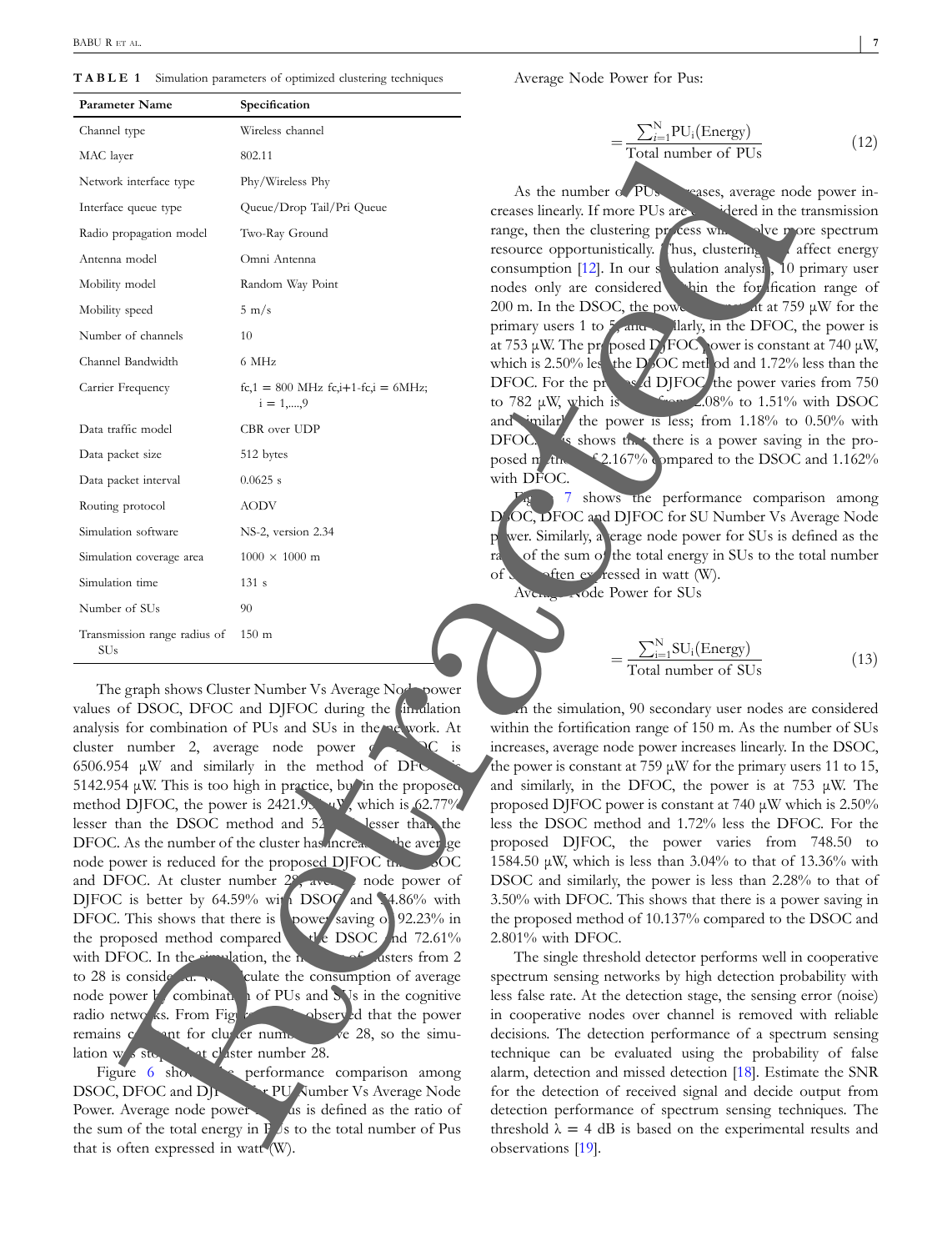

- a. If the shold value  $\lambda$  is greater than SNR (the primary user over channel is detected ' $H_1$ '), then the hypothesis model is performed the probability of false alarm technique. that is, if  $\lambda > \lambda$  Accept H = H<sub>1</sub>|H<sub>0.</sub>
- b. If threshold value  $\lambda$  is greate than SNR (the primary user over channel is correctly detected 'H<sub>1</sub>'), then the hypothesis

model is performed by the probability of detection technique. that is, if  $\lambda$  > SNR, Accept H = H<sub>1</sub>|H<sub>1</sub>

c. If threshold value  $\lambda$  is less than SNR (the primary user over channel is not detected ' $H_0$ '), then the hypothesis model is performed by the probability of missed detection technique. that is, if  $\lambda \leq$  SNR, Accept H = H<sub>0</sub>|H<sub>1</sub>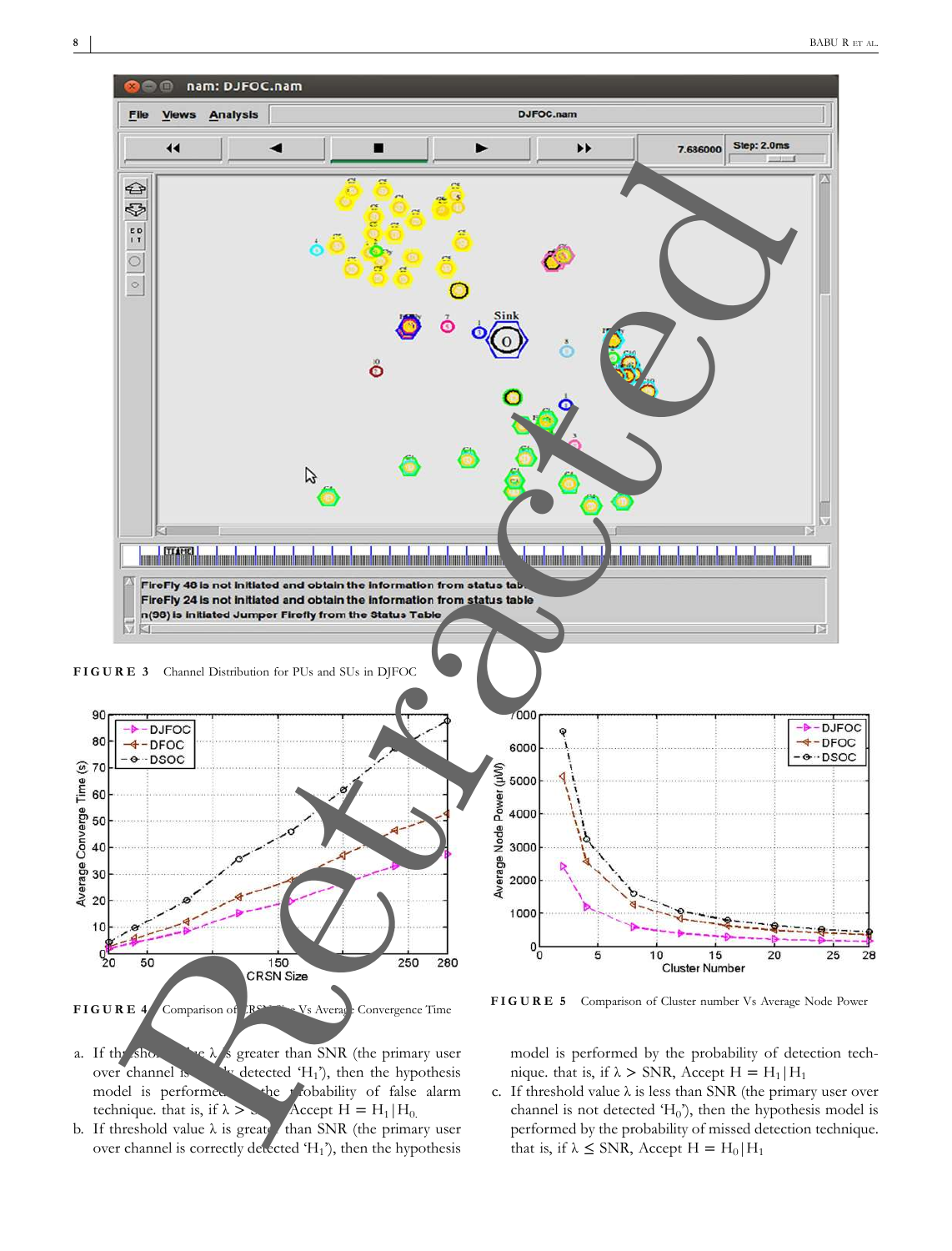

**FIGURE 6** Comparison of PU Number Vs Average Node Power

The implementation is carried out using MATLAB R2013a. To determine whether the channel is being used by the primary user, the detection test statistic of output Y is compared with a predetermined threshold. Probability of false alarm  $(P_{FA})$  is the probability that the hypothesis test chooses  $H_1$  while it is in fact  $H_0$ .

$$
P_{FA} = P(Y > \lambda | H_0) = \frac{\Gamma(m, \lambda / 2)}{\Gamma(m)}
$$
(14)

Probability of detection  $(P_D)$  is the probability that correctly decides  $H_1$  when it is actually  $H_1$ ;

$$
P_D = P(Y > \lambda | H_1) = Q_m\left(\sqrt{2\gamma_{avg}}, \sqrt{\lambda}\right)
$$

where  $\lambda$  is the detection threshold,  $\Gamma(.)$  is the complete gamma functions,  $\Gamma(...)$  is the incomplete gamma functions functions,  $Γ(...)$  is the incomplete gamma functions,  $γ(...)$ average SNR,  $Q_m()$  is the generalised Marcum  $Q$ -function  $m = TW$  is the time-bandwidth product; considered as  $m =$ The equation for the probability of detection is calculated using 'marcumq()' function in Matlab,

$$
Q(x) = \frac{1}{\sqrt{2\pi}} \int_{0}^{\infty} e^{\frac{x^2}{2}}
$$
 (16)

The equation for probability of false alarm is calculated using 'gamma()' and 'gammainches function in matlab.  $gamma(x)$  represent  $gamma$   $gamma$  complete  $f$  and  $f$  and  $f$  and  $f$  and  $f$  and  $f$  and  $f$  and  $f$  and  $f$  and  $f$  and  $f$  and  $f$  and  $f$  and  $f$  and  $f$  and  $f$  and  $f$  and  $f$  and  $f$  and  $f$  and  $f$  and  $f$  and  $f$  and  $f$ 

$$
\Gamma(x) = \sum_{i=0}^{\infty} x^{-i} dt
$$
 (17)

where  $\gamma$   $\alpha$  represents the gamma incomplete function,

$$
\Gamma(a, x) = \int_{x} e^{-t} t^{a-1} dt
$$
 (18)



 $(i.e.)$  igamma $(a)$  gamma $(a)$   $(1-gamma(x, a))$ The objective of  $t_{\text{max}}$  and  $t_{\text{max}}$  of missed detection (P<sub>MD</sub>) is to reduce the  $P_{FA}$  and to increase  $P_{D}$ . In general, the performan $\bigoplus_{\text{MD}}$  is the probability that a PU is present over the channels, but able to detect the primary transmission signal. In terms of hypothesis, it is written as:

$$
P_{MD} = 1 - P_P = Pr(Signal is not detected | H_1)
$$
 (19)

 $\sqrt{ }$ ws the performance comparison among DSOC, and DJFOC for Probability of False Alarm Vs Probability of Detection in Receiver Operating Characteristics cur e. The performance of the detector under various values of probability of false alarm for  $SNR = 4dB$ . However, the level of  $SNR = 4dB$  is a little high for a proper range in the pectrum sensing  $[19]$ . In the proposed method of DJFOC, the ability of detection is optimum when the  $P_{FA}$  value is  $> 0.1$  compared to DSOC and DFOC. The probability of a SU falsely decides a PU access over the channel in the spectrum band. Thus, the SUs missed the opportunity for efficient channel utilization. It is observed that DSOC and DFOC provide poor channel utilization by SUs.

Figure 9 shows the performance comparison between the DSOC and DFOC with DJFOC for Signal-to-Noise Ratio Vs Probability of Detection. The performance of detection is assumed that SNR varied from 0 to 30 dB values and the probability of false alarm is 0.1. As the SNR value increases, the probability of detection will increase linearly and reach constant of '1'. In a CR network, higher probability of detection corresponds to less interference with PUs. In the proposed method of DJFOC, the detection probability is about '0.888' compared to DSOC and DFOC when SNR is at '0 dB'. The Probability of a SU correctly decides PU access over the channel and it improves the efficient channel utilization. The DJFOC curve is converged to maximum probability of detection faster compared to DSOC and DFOC. **FIGURE 7** Comparison of Sunday and the same of the same of the same of the same of the same of the same of the same of the same of the same of the same of the same of the same of the same of the same of the same of the s

Figure 10 shows the performance comparison among DSOC, DFOC and DJFOC for Probability of False Alarm Vs Probability of Missed Detection. As the probability of false alarm rate increases, the probability of missed detection rate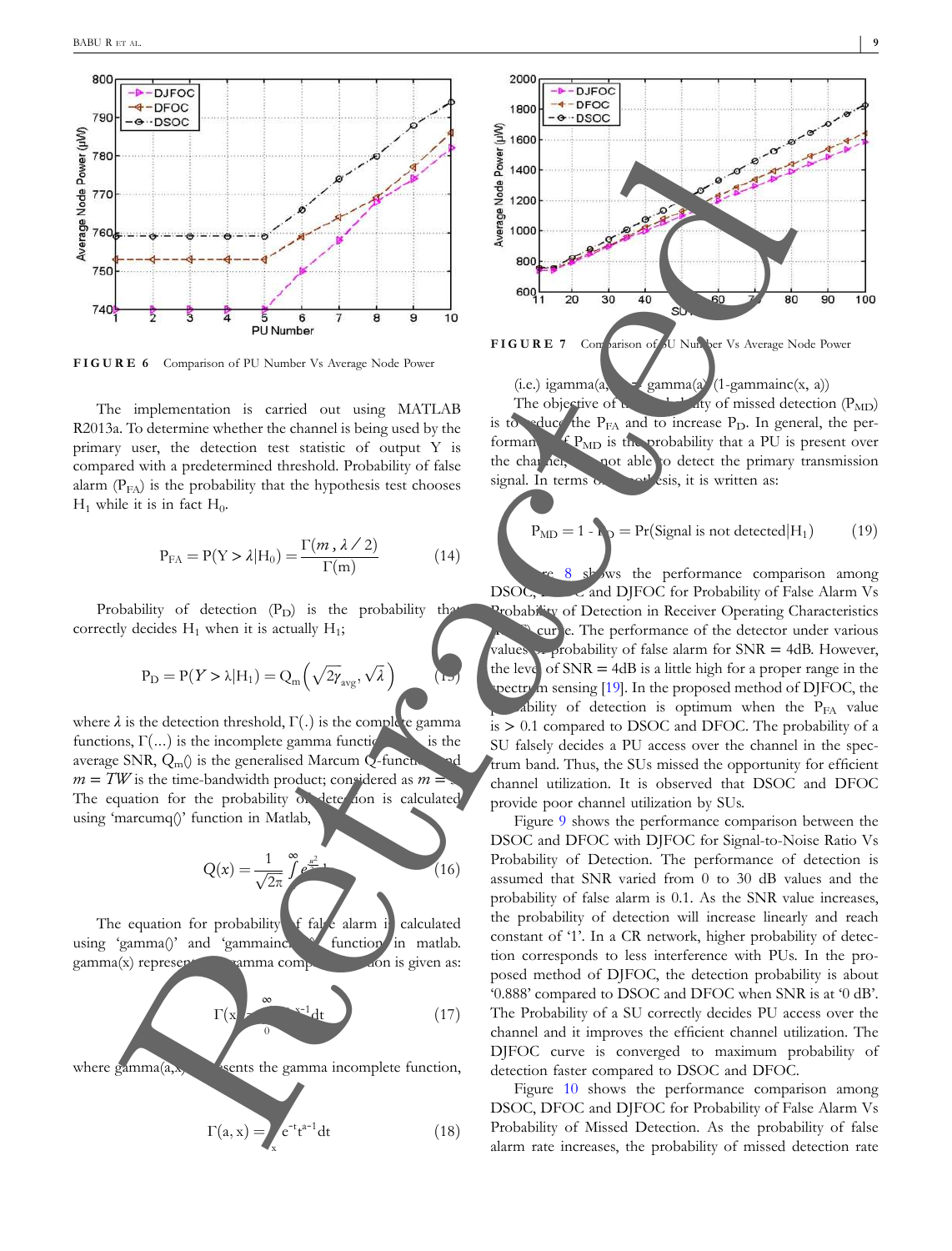

**FIGURE 8** Comparison of Probability of False Alarm Vs Probability of Detection





decreases gradually for the complementary curve of ROC. The channel is active in the Pus, but  $\mathbf{h}$  we to detect the primary transmission. This causes harmful interference to both PUs and SUs. In the DSOC method,  $P_{MD}$  value remains at '1' up to '0.5' value of  $P_{FA}$  and reaches  $\overline{I}$  line  $\overline{I}$ , and similarly, in the DFOC,  $P_{MD}$  value remains at '1' up to '0.3' alue of  $P_{FA}$ and reaches '1' linearly. In the proposed method of DJFOC,  $P_{MD}$  value is '1' when  $P_{FA}$  value is  $\sqrt{2'}$  and  $P_{MD}$  falls to '0' as  $P_{FA}$  is increased to  $P_{T}$  Thus, our proposed DJFC is better in detecting the **primary transmission** with its availability when the false alarm rate is high compared to DSOC and DFOC (e.g. at  $P_{FA} = 0.7$ , PDFOC  $\frac{1}{2}$  and P<sub>MD</sub> = 0.733).

# **5** | **CONCLUSION**

Dynamic clustering proves **the individuality** of the algorithms used for optimization. The obtained results show that DJFOC is an efficient algorithm for clustering in power saving and best



**FIGURE 10** Comparison of Probability of False Alarm Vs Probability

for channel sensing with better average converge time. The simulation performance shows superior, scalability, and constance  $\sigma$  DJFOC. The following observations can be made in the obtained results, which show the superior performance of proposed DFFOC scheme.

- roposed algorithm has ranked master and jumper fireflies with high brightness value and obtained best among the cluster members, with a faster converging time s for 280 CRSN in size.
- $\ln$ <sub>T</sub>roposed algorithm uses different clustering of master and jumper firefly group in communicating to select a  $G<sub>best</sub>$ master firefly with least clustering node power.

 $\Lambda$ he DJFOC is efficiently improving the converging rate by grouping clusters, which can observe all the current situation records and help to change the new suitable situation by the status table.

- iv. The probability of detection is optimum in the proposed DJFOC with  $P<sub>FA</sub>$  value above '0.1' and SNR is above 5dB compared to DSOC and DFOC.
- v. The proposed DJFOC is better in detecting the primary transmission compared to DSOC and DFOC (e.g. at  $P_{FA} = 0.7$ ,  $P_D = 0.267$  and  $P_{MD} = 0.733$ ).

Hence the performance analysis shows that there is 92.23% reduction in the proposed method compared to the DSOC and 72.61% with DFOC. DJFOC is better by 2.167% compared to the DSOC and 1.162% with DFOC in PUs average node power. Similarly, DJFOC is better by 10.137% compared to the DSOC and 2.801% with DFOC in SUs average node power. Therefore, the proposed optimization technique can be used to save transmit power with the shortest distances and achieve energyefficient clusters while restricting interference to primary users.

#### **ACKNOWLEDGEMENTS**

This work was supported by the RaGa Academic Solutions, Chennai, India.